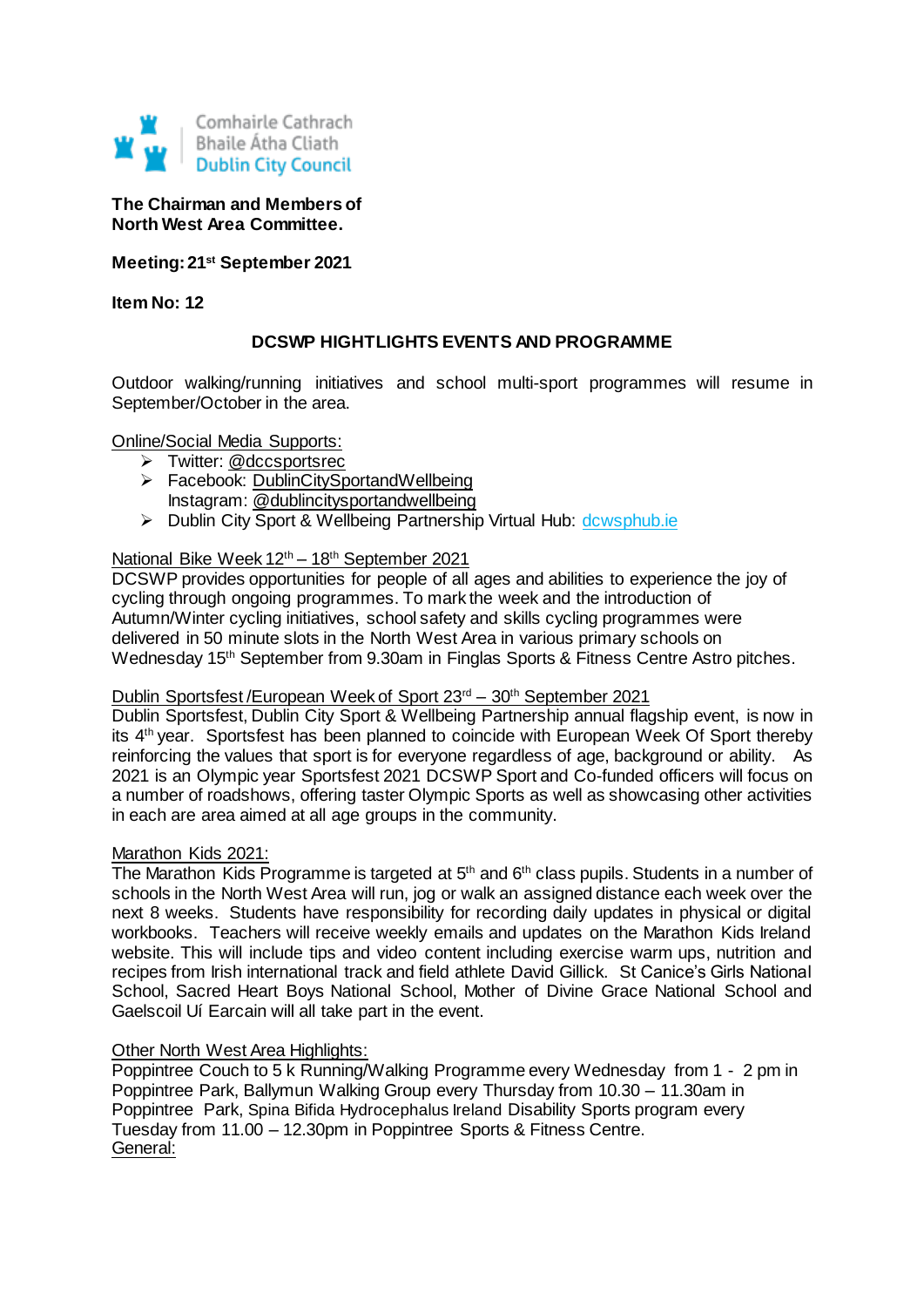Sport inclusion & Integration (participants from across all electoral areas including North West Area)

| Name of core programme:               | <b>Sports Ability - Adapted Rowing</b>        |
|---------------------------------------|-----------------------------------------------|
| Description of programme activity eg: | Adapted Rowing: - Rowing for individuals with |
| Tag Rugby, Chair Aerobics etc         | <b>Disabilities</b>                           |
| <b>Partners</b>                       | <b>DCC Rowing Centre</b>                      |
| Age group/Gender                      | 18+ Mixed                                     |
| Date/time and location:               | Thursdays - 1.30-3.30pm - Islandbridge        |

| Name of core programme:           | <b>Sports Ability - Marathon Kids</b>                                                                           |  |
|-----------------------------------|-----------------------------------------------------------------------------------------------------------------|--|
| Description of programme activity | Marathon Kids: - 8 week programme where children run<br>marathon distance along with educational tools booklet. |  |
|                                   | Programme adapted for schools with special needs                                                                |  |
| <b>Partners:</b>                  | Marathon kids                                                                                                   |  |
| Age group/Gender                  | 11-13yrs Mixed                                                                                                  |  |
| Date/time and location:           | Week days - Glasnevin, Chapelizod, Crumlin,                                                                     |  |
|                                   | Sandymount                                                                                                      |  |

| Name of core programme:               | <b>Sports Ability - Bike Leadership</b>                    |  |
|---------------------------------------|------------------------------------------------------------|--|
|                                       |                                                            |  |
| Description of programme activity eg: | Bike leader training: Upskills individuals to bike leaders |  |
|                                       | so they can take groups on cycles                          |  |
| <b>Partners:</b>                      | Cycling Ireland                                            |  |
| Age group/Gender                      | 18+ Mixed                                                  |  |
| Date/time and location:               | Wednesday 15 <sup>th</sup> September - 9.30-5.30pm         |  |
|                                       | Dublin 13                                                  |  |
| Description of programme activity eg: | Cycle Sportiv:30km cycle - delivered during Bike           |  |
| Tag Rugby, Chair Aerobics etc         | Week bike week, aimed at ethnic minorities.                |  |
| <b>Partners</b>                       | Cycling Ireland                                            |  |
| Age group/Gender                      | 12-17yrs - Mixed                                           |  |
| Date/time and location:               | Friday 17th September - 9.30-5.30pm                        |  |
|                                       | Clontarf                                                   |  |
| Description of programme activity eg: | Learn 2 Cycle:                                             |  |
| Tag Rugby, Chair Aerobics etc         | Cycle programme for individuals with disabilities          |  |
| <b>Age group/Gender</b>               | 4 years+ Mixed                                             |  |
| Date/time and location:               | Tuesday 14 <sup>th</sup> September - 3.15pm- 5.45pm        |  |
|                                       | Crumlin                                                    |  |

| Name of core programme:               | <b>Sports Ability - Walking Football</b>           |  |
|---------------------------------------|----------------------------------------------------|--|
| Description of programme activity eg: | Walking football programme aimed at developing and |  |
| <b>Tag Rugby, Chair Aerobics etc</b>  | maintaining fundamental movement skills amongst    |  |
|                                       | older adults with alzheimers                       |  |
| <b>Partners</b>                       | FAI / Alzheimers society of Ireland                |  |
| Age group/Gender:                     | 55+ Mixed                                          |  |

| Name of core programme:               | <b>Sports Ability</b>                                                     |  |
|---------------------------------------|---------------------------------------------------------------------------|--|
| Description of programme activity eg: | Adapted Transition Year (TY) Physical Activity                            |  |
| Tag Rugby, Chair Aerobics etc         | programme: Empowering TY students to develop                              |  |
|                                       | community based physical activity sessions for                            |  |
|                                       | individuals in the community with disabilities                            |  |
| Age group/Gender                      | 16+ Mixed                                                                 |  |
| Date/time and location:               | Thursdays - 7 <sup>th</sup> & 14 <sup>th</sup> October - Artane/ Ballymun |  |